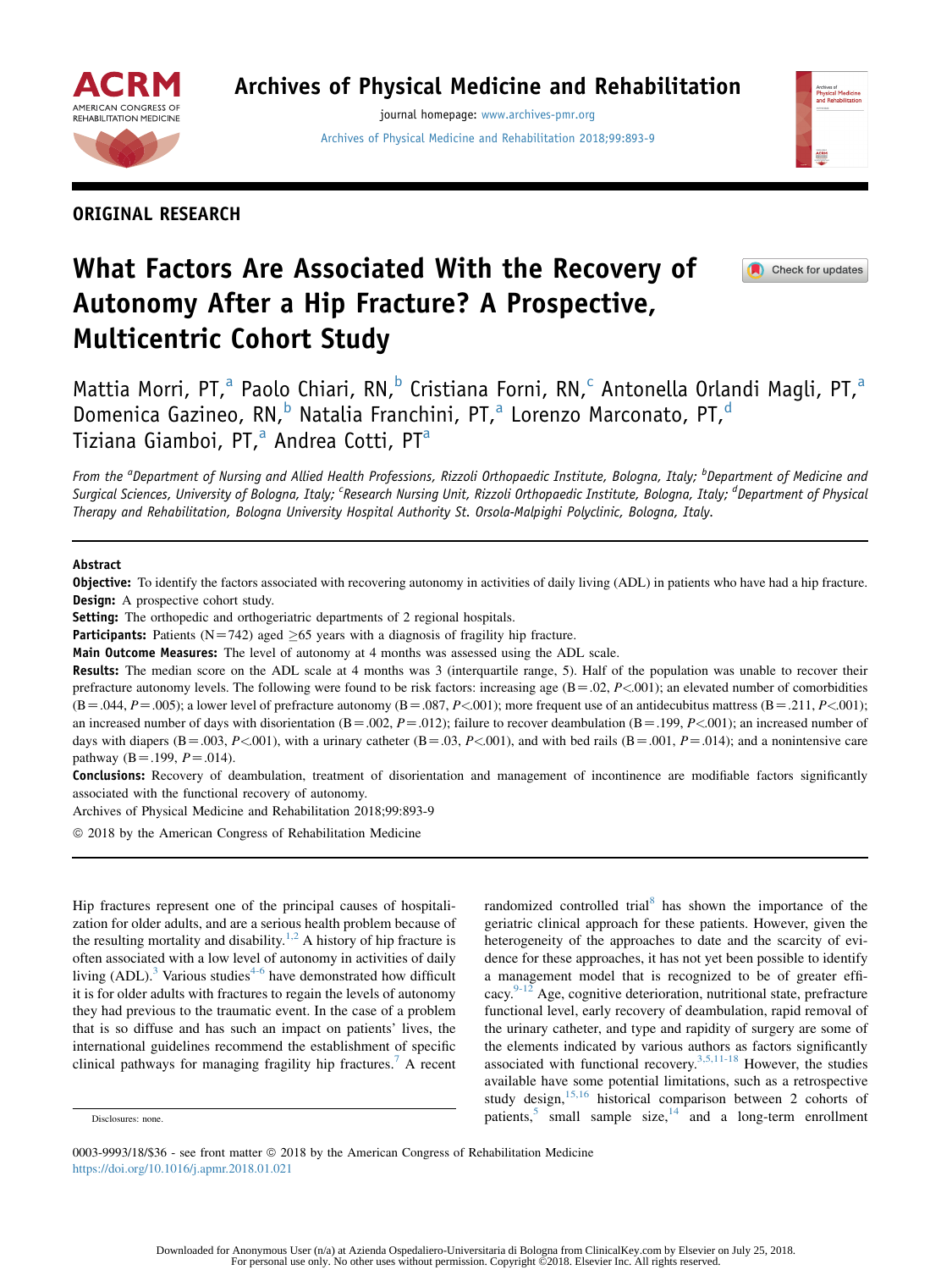period. $3,17$  Furthermore, the characteristics of the patient care/ rehabilitative pathways, such as the intensity of the physiotherapy treatment and the postdischarge rehabilitative pathway, are poorly described or have not been described at all, thus rendering it difficult to differentiate between what took place in the hospital and what took place after discharge. Recent revisions in the literature have had the aim of investigating the pathway of recovery after a hip fracture; they indicate the necessity of additional high-quality methodological studies in order to be able to describe the results over the medium-/long-term together with the relevant determining factors.<sup>[19,20](#page-6-0)</sup>

The aim of the present study was to identify the factors linked to the recovery/loss of autonomy in ADL in the first 4 months after surgery for a hip fracture, taking into consideration the basic characteristics of the patient, hospital care (medical, nursing, and rehabilitative), and the postdischarge pathway.

# Methods

#### Population

A prognostic prospective cohort study was carried out that involved 2 hospitals and their respective orthopedic and orthogeriatric departments. All consecutive patients aged  $\geq 65$  years who were hospitalized with a diagnosis of fragility hip fracture (pertrochanteric or of the femoral neck) were enrolled over a 1-year period. The exclusion criteria were refusing consent for participation in the study, the absence of a legal guardian to sign the consent form in cases of cognitive deficit, and a diagnosis of periprosthetic or pathologic fracture. The study was approved by the ethics committees of both participating centers.

#### Description of pathway

Patients with a diagnosis of hip fracture were enrolled according to the inclusion criteria of their respective emergency departments. In both hospitals, surgery was to be performed within a short period, with postponement only for clinical reasons.

#### Hospital care

The rehabilitative program, carried out from Monday to Saturday, was to have physiotherapy sessions begin within a day after surgery. The physiotherapy involved exercises of active and passive mobilization in bed, rapid placement in an upright sitting position, reaching deambulation according to the clinical condition of the patient and using the device adopted for walking.

#### Postdischarge pathway

According to the diagnostic-therapeutic pathway defined by the local and regional patient care programs, patients could be discharged to a rehabilitation center with intensive or extensive physiotherapy treatment or to a health care center (residential facility or nursing home) with rehabilitation counseling. The rehabilitative counseling was furnished by a physiotherapist and consisted of education/information for the patient and the caregiver. The rehabilitation treatment consisted of physiotherapy

List of abbreviations: ADL activities of daily living IQR interquartile range

sessions at least 5 times a week with functional exercises and deambulatory training. An intensive treatment session lasted not less than 3 hours daily, while an extensive session lasted for more than 1 hour but for less than 3 hours. The choice of both the setting and the most appropriate intensity of the treatment were agreed on by a multiprofessional team.

#### Primary and secondary outcome measures

The level of autonomy at 4 months was assessed using the ADL scale.<sup>[21](#page-6-0)</sup> The ADL scale uses 7 items of evaluation: feeding, use of the toilet, dressing, intestinal continence, bladder continence, getting out of bed, and deambulation. One point is assigned for each function in which the patient is dependent, yielding a total score ranging from 0 (complete independence) to 7 (dependent in all functions). A 4-month evaluation was chosen because, within the health setting in which this study took place, the length of the period of care was approximately 3 to 4 months, the same as that as is also true in other European contexts. $^{22}$  $^{22}$  $^{22}$  A 4-month period has previously been reported as sufficient for permitting patients to reach the principal objective of recovering basic autonomy.<sup>2</sup>

With the aim of collecting more specific data regarding the impact of clinical practice on patient recovery/loss of autonomy, an additional outcome was included. Taking into account the characteristics of the scale and expecting a worsening of the ADL at 4 months with respect to the ability at the beginning, the secondary outcome was calculated as a percentage of worsening according to the following formula: ( $[ADLpost - ADLpre] / [7 -$ ADLpre])  $\times$  100. Other secondary outcomes were the incidence of mortality and rehospitalization, and their relative causes, occurring within the first 4 months after the event.

#### Identification of possible predictive factors

Possible predictive factors were identified by a multiprofessional team of experts assembled for the occasion, based on data reported in the literature and on clinical experience. The variables and the modalities of collecting the data were selected and planned before enrolling the first patient. The list of prognostic factors is presented in [tables 1](#page-2-0) and [2](#page-2-0).

### Data collection

Within 24 hours of the patients arriving at the emergency departments of the 2 hospitals, a nurse-researcher collected the patients' basic data (eg, age, sex, presence of comorbidities, type of residence, and level of prefracture mobility-ADL) by means of a direct interview with the patients or with their relatives for patients with cognitive impairment. The variables linked to the period of hospitalization (eg, type of surgery, its duration, waiting time between arrival and surgery) were collected daily by the nurse in the department and were reported on the appropriate form. The functional results that the patients were able to reach during their hospital stay were reported on the rehabilitative form. When discharged, all the information regarding the successive follow-up was given to the patients and relatives. Four months after surgery, the physiotherapist-researcher contacted the patient or the relatives by telephone to collect the information relative to the secondary outcome and the postdischarge pathway—that is, whether the scheduled pathway had been followed and within which structure (nursing home with an intensive or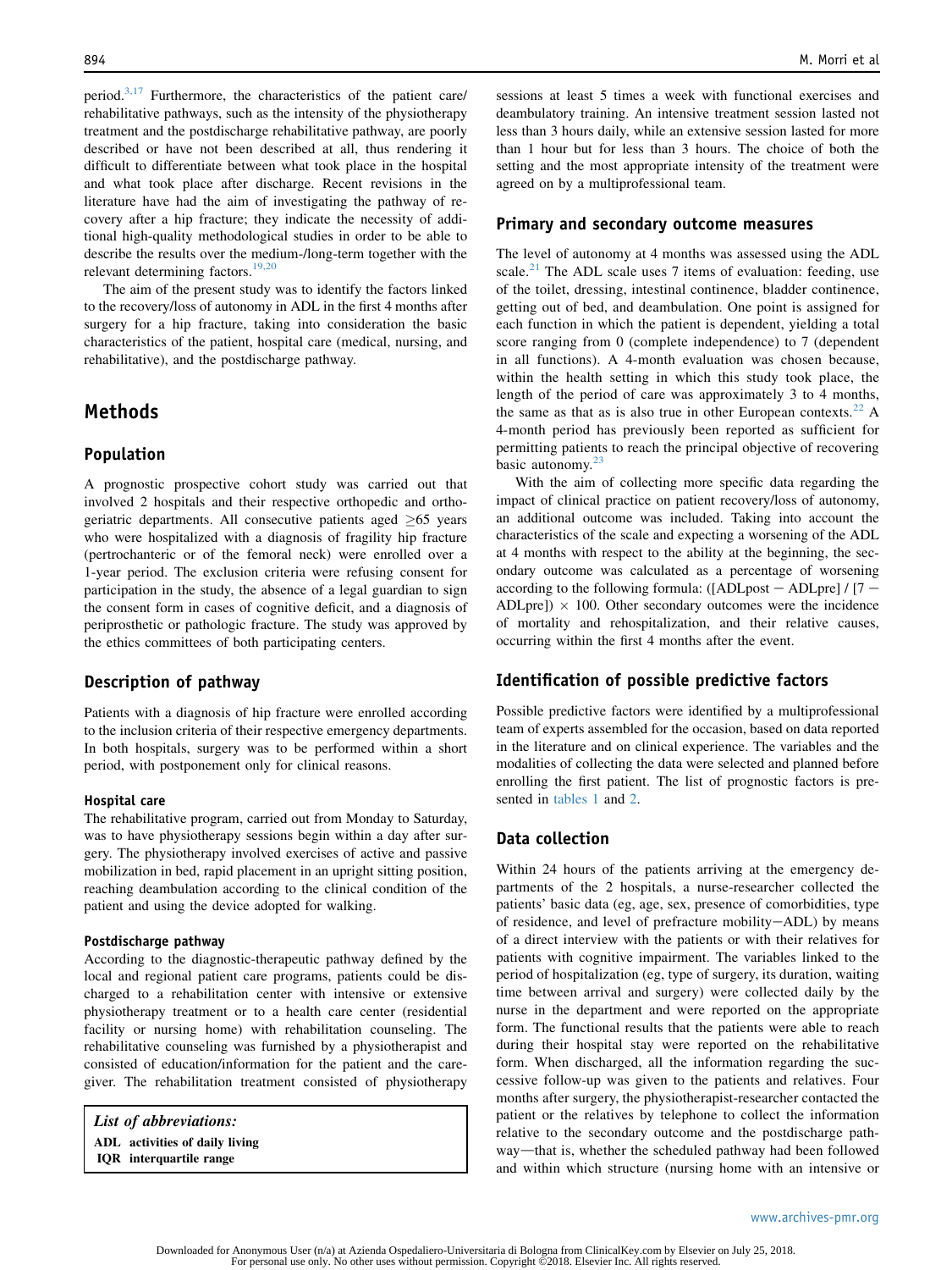<span id="page-2-0"></span>Table 1 Characteristics of population and univariate analysis for continuous variables-ADL 4th month

|                                                                | Values          |         |                |
|----------------------------------------------------------------|-----------------|---------|----------------|
| Characteristics                                                | $(N = 742)$     | Rho     | $\overline{P}$ |
| Basic variables                                                |                 |         |                |
| Age $(y)$                                                      | $83.7 \pm 7.8$  | .38     | < .001         |
| Comorbidity (Charlson score)                                   | 2(2)            | .23     | < 0.001        |
| Hb level at presentation $(q/dL)$                              | $12.3 \pm 1.6$  | $-.09$  | .022           |
| ADL prefracture                                                | 0(3)            | .43     | < .001         |
| Hospital patient care                                          |                 |         |                |
| Wait time from arrival in ED to<br>surgery (h)                 | 47 (39)         | .05     | .248           |
| Percentage of days with pain<br>$>4$ (NRS)                     | 12.5(25)        | $-.05$  | .179           |
| Percentage of decrease in Hb<br>with respect to initial values | $22.5 \pm 11.2$ | $-.09$  | .023           |
| Length of surgery (min)                                        | 60 (32)         | $-.10$  | .014           |
| No. of days from surgery to start<br>of physiotherapy          | 1(1)            | .05     | .238           |
| No. of days until drain removal                                | 1(1)            | $-.04$  | .368           |
| Percentage of days of<br>disorientation (clinical<br>judgment) | 0(39.2)         | .29     | < .001         |
| Percentage of days with<br>restraints (bed rails)*             | 83.3 (100)      | .21     | < 0.001        |
| Daily postoperative positioning <sup>†</sup>                   | 4.4(1.8)        | $-.11$  | .004           |
| Percentage of days with a partial<br>caregiver                 | 90 (42)         | $-.163$ | < .001         |
| No. of physiotherapy treatments                                | $5.9 \pm 2.5$   | $-.01$  | .829           |
| Percentage of days of fever                                    | $29.2 \pm 24.6$ | $-.06$  | .137           |
| Percentage of days with urinary<br>catheter                    | 100(38)         | $-.14$  | < .001         |
| Percentage of days with a diaper                               | 47.7±40.5       | .26     | < .001         |
| Length of stay (d)                                             | 9(4)            | .07     | .063           |

NOTE. Values are mean  $\pm$  SD, median (IQR), or as otherwise indicated. Missing cases for each variable: 5, number of physiotherapy treatment; 1, percentage of days of fever; 36, indications of the hemoglobin level on admission and of the percentage of its drop.

Abbreviations: ED, emergency department; Hb, hemoglobin; IQR, interquartile range; NRS, numeric rating scale.

Number of days when bed rails were used.

Frequency of mobilization carried out by both the patient care and the rehabilitative personnel.

extensive regimen, nursing home, residential facility), and the level of autonomy reached (by means of filling out the ADL scale). The nurses and physiotherapists involved in the process of collecting the data were blinded among themselves and with respect to who subsequently carried out the statistical analysis of the data.

#### Sample size

We considered an effect size of .19 (expected correlation, 0.4), a predictor number of 20, an alpha error of .05, and a power of at least 0.9, yielding a minimum sample size of 209. When we then considered a stability of at least 5%, the number increased to at least 450. However, we planned to proceed with the enrollment for approximately 1 year in order to avoid the possible effects linked to the seasonality of the recruitment.

Table 2 Characteristics and univariate analysis for dichotomous variables-ADL 4th month

|                                    | $n$ (%)                  | % variation in<br><b>ADL Median</b> | P      |
|------------------------------------|--------------------------|-------------------------------------|--------|
| Characteristics                    | $(N = 742)$              | (IQR)                               |        |
| <b>Basic variables</b>             |                          |                                     |        |
| Sex<br>Women                       | $573(77.2)$ 3(5)         |                                     | .556   |
| Men                                | 169 (22.8) 2.5 (5)       |                                     |        |
| Patients living in nursing         |                          |                                     | < .001 |
| homes (vs home)                    |                          |                                     |        |
| Home                               | 682 (91.9)               | 2(5)                                |        |
| Nursing homes<br>Other fracture at | 60(8.1)                  | 5(4)                                | .067   |
| presentation                       |                          |                                     |        |
| Yes                                | 55 (7.4)                 | 4(3)                                |        |
| No                                 | 692 (93.3)               | 2(5)                                |        |
| Pressure ulcers at                 |                          |                                     | .004   |
| presentation                       |                          |                                     |        |
| Yes                                | 34(4.6)                  | 5(2.25)                             |        |
| No                                 | 708 (95.4)               | 2(5)                                |        |
| Physique very thin                 |                          |                                     | .006   |
| (vs normal or obese)               |                          |                                     |        |
| Very thin or obese                 | 214 (29.2)               | 4(5)                                |        |
| Normal                             | 518 (57.1)               | 2(5)                                |        |
| Fracture                           |                          |                                     | .012   |
| Femoral neck                       | 352 (47.4)               | 2(5)                                |        |
| Trochanteric                       | 390 (52.6)               | 3(5)                                |        |
| Hospital patient care              |                          |                                     |        |
| Surgery<br>Arthro- or              |                          |                                     | .012   |
| endoprosthesis                     | 336 (45.3)               | 2(5)                                |        |
| Osteosynthesis                     | 406 (54.7)               | 3(5)                                |        |
| Postoperative in intensive         |                          |                                     | .949   |
| care unit                          |                          |                                     |        |
| No                                 | 709 (95.6)               | 3(5)                                |        |
| Yes                                | 33(4.4)                  | 3(5)                                |        |
| Antidecubitus mattress             |                          |                                     | < .001 |
| with a motor                       |                          |                                     |        |
| No<br>Yes                          | 377 (50.8)<br>365 (49.2) | 1(5)<br>4(4.25)                     |        |
| Deambulation                       |                          |                                     | .017   |
| Without weight bearing             | 366 (49.3)               | 3(5)                                |        |
| Partial or total                   | 376 (50.7)               | 2(5)                                |        |
| Reach a standing position          |                          |                                     | < .001 |
| Yes                                | 629 (84.8)               | 2(5)                                |        |
| No                                 | 113 (15.2)               | 5(3)                                |        |
| Reach ambulation                   |                          |                                     | < .001 |
| Yes                                | 450 (60.6)               | 1(5)                                |        |
| No                                 | 292 (39.4)               | 5(4)                                |        |
| Hospitalization in                 |                          |                                     | .908   |
| Orthogeriatrics                    | 219 (29.5)               | 2(6)                                |        |
| Orthopedics ward                   | 523 (70.5)               | 3(5)                                |        |
| Rehabilitative pathway             |                          |                                     |        |
| variables                          |                          |                                     |        |
| Postdischarge<br>rehabilitative    |                          |                                     | .717   |
| pathway                            |                          |                                     |        |
| Yes                                | 611 (91.5)               | 3(5)                                |        |
| No                                 | 57(8.5)                  | 2(5.25)                             |        |
|                                    |                          |                                     |        |
|                                    |                          | (continued on next page)            |        |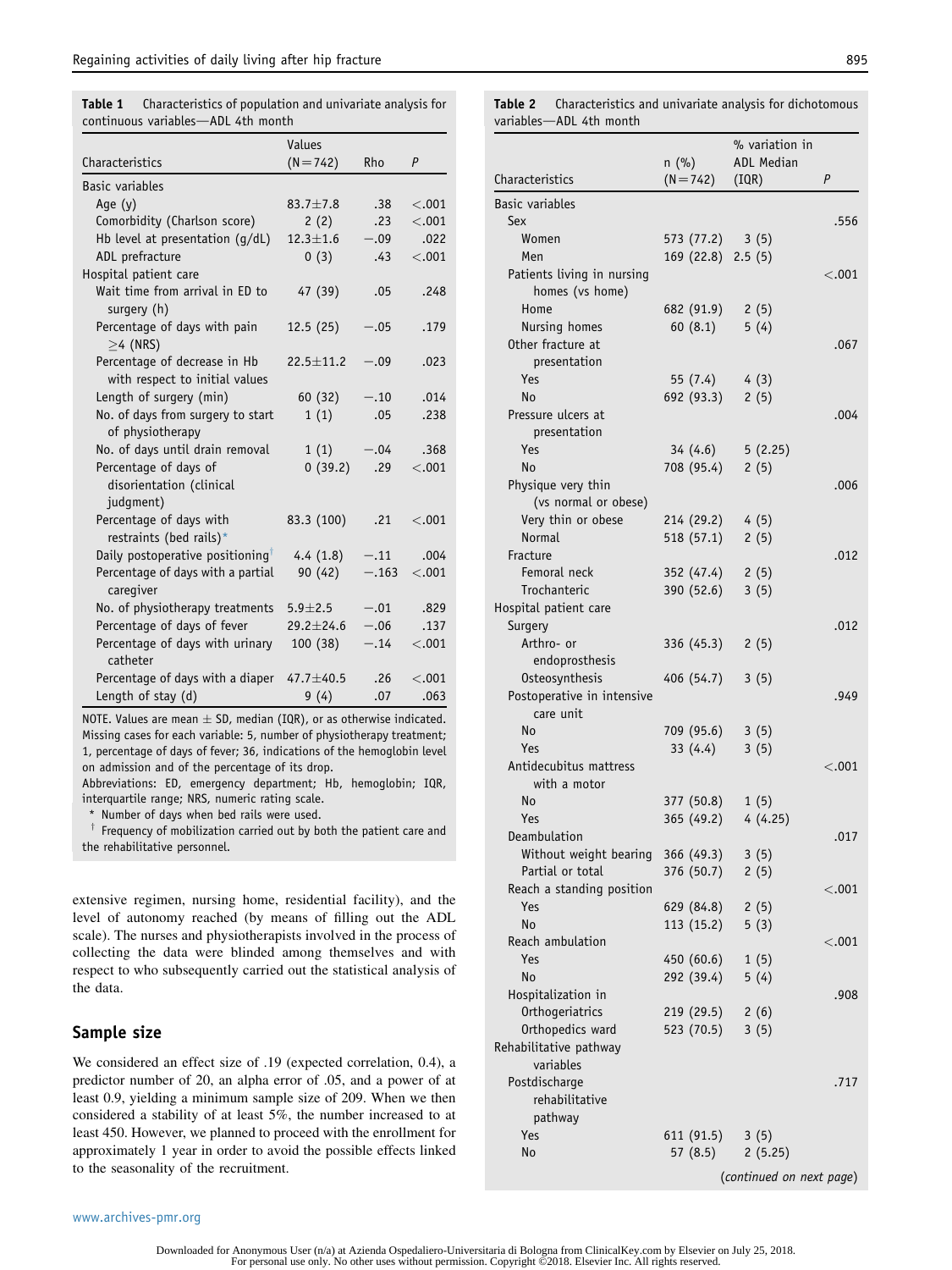Table 2 (continued)

|                         | n (%)               | % variation in<br><b>ADL Median</b> |         |
|-------------------------|---------------------|-------------------------------------|---------|
| Characteristics         | $(N=742)$           | (IQR)                               | P       |
| Intensive patient care  |                     |                                     | < .001  |
| Yes                     | 73(10.9) 0(4)       |                                     |         |
| <b>No</b>               | 595 (89.1)          | 3(5)                                |         |
| Extensive patient care  |                     |                                     | .942    |
| Yes                     | 223 (33.4)          | 3(5)                                |         |
| No                      | 445 (66.6)          | 2(5)                                |         |
| Residential facility    |                     |                                     | .964    |
| Yes                     | 80(12.0)            | 3(5)                                |         |
| <b>No</b>               | 588 (88.0)          | 3(5)                                |         |
| Nursing home            |                     |                                     | $-.001$ |
| Yes                     | $142(21.3)$ 5(4)    |                                     |         |
| No                      | 526 (78.7)          | 2(5)                                |         |
| Home care physiotherapy |                     |                                     | $-.001$ |
| Yes                     | 324 (51.5)          | 2(5)                                |         |
| <b>No</b>               | 344 (48.5)          | 4(6)                                |         |
| Pain (NRS)              |                     |                                     | .001    |
| Yes                     | $341(51.1)$ 3.5 (6) |                                     |         |
| <b>No</b>               | $313(47.9)$ 2(5)    |                                     |         |

NOTE. Missing cases for each variable: 10, costitutionally; 74, postdischarge rehabilitative/nursing pathway; 88, pain at 4 months. Abbreviations: IQR, interquartile range; NRS, numeric rating scale.

#### Statistical analysis

All statistical analyses were carried out using SPSS version 15.0.<sup>a</sup> All continuous data were expressed as mean and the SD of the mean when normally distributed, and as median and interquartile range (IQR) when not normally distributed; the categorical data were expressed as frequencies and percentages. The Kolmogorov-Smirnov test was carried out to test the normality of the continuous variables. The Levene test was used to test the homoscedasticity. The Spearman correlation test was used to assess the influence of the continuous variables on the primary outcome because of its nonnormal distribution. The analysis of variance test was used to assess the between-group differences of the continuous, normally distributed, and homoscedastic data, and the Mann-Whitney test was used for nonnormal or heteroscedastic data. The chi-square test, evaluated by exact methods for small samples, was used to investigate the relationships between the categorical variables. The variables that were significant at univariate analysis were inserted into a multivariate analysis that used the generalized linear model with gamma distribution, and loglink function was used as a multivariate analysis to identify the variables that independently predicted variation in the ADL scale. The gamma distribution was used because of the strong nonsymmetrical distribution of the primary outcome; the analyses were run on a per-protocol dataset.  $P < .05$  was considered significant for all tests.

# Results

During the study period (October 2013 through January 2015), 840 potentially eligible patients were admitted to the emergency departments of the hospitals involved [\(fig 1\)](#page-4-0). The total number of patients enrolled was 742 at the time of hospitalization and 727 at follow-up. The basic characteristics of the population are described in [tables 1](#page-2-0) and [2.](#page-2-0) The median score of the prefracture ADL was 0 (IQR = 3) and that at 4 months was 3 (IQR = 5). When considering the single items of the prefracture ADL scale, use of the toilet, dressing, and bladder control were the most frequently lost abilities, and they were lacking in 24.7%, 20.6%, and 19.6% of patients, respectively. At the 4-month evaluation, this trend was confirmed; use of the toilet and dressing were lacking in 50.5% and 49.5% of the patients, respectively. The ability of patients to transfer from their bed unaided was the most severely affected; it was lacking in 51.4% of the patients. The percentage variation of the basic autonomies, determined on the basis of the initial value and that at 4 months, worsened by a median of  $14.3$  (IQR = 57.9). The data demonstrated that half of the population was not able to recover their prefracture autonomy levels at 4 months after surgery. The mortality rate was 9.1%, with a total of 66 deaths. Ninety-two patients (13.8%) had to be hospitalized again during the first 4 months. The most frequent causes of hospitalization were cardiorespiratory problems (25.9%), wound infection (12.9%), and a new fracture (9.7%).

Univariate analysis, the results of which are reported in [tables 1](#page-2-0) and [2,](#page-2-0) identified the possible prognostic factors of the fourth month variation in the ADL score. These variables were successively inserted into a model of multivariate analysis to identify eventual confounding factors and the independent predictors of the ADL score. The results are reported in [table 3](#page-4-0). In the initial phase, treatment of patients with hip fractures is associated with the pathway of recovering autonomy. Failure to recover deambulation; an elevated percentage of days of disorientation; and an increased number of days with diapers, a urinary catheter, and bed rails were the factors associated with the ADL score.

The same statistical analysis was also carried out for the percentage of variation in the ADL, and the result was consistent with that found for the primary outcome [\(table 4\)](#page-4-0). Some variables, such as the intensive care pathway, were no longer statistically significant.

# **Discussion**

In the 4 months after surgery for a hip fracture, recovery of autonomy in ADL is a difficult objective to attain. Not recovering early deambulation, prolonged disorientation, and the greater use of some devices, such as an antidecubitus air mattress, diapers, catheters, and restraints, are the clinical factors that are independent predictors of recovering the ADL at 4 months. Half of the sample had a reduction in autonomy with respect to their initial level, confirming the data present in the literature.<sup>[6,7](#page-5-0)</sup> The negative effects of bed rest on older adults have already been reported by Gill et al. $^{24}$  $^{24}$  $^{24}$  The importance of attaining an upright sitting position early on was confirmed by Siu et al, $^{13}$  $^{13}$  $^{13}$  who reported that the rapid recovery of deambulation improved results in terms of walking ability at 2 months. The type of fracture, the choice of the type and the length of surgery, and the relative blood loss did not emerge as significant factors in the present study. The association between these factors and the recovery of autonomy is still under discussion in the literature.  $3,17,18,25$ 

Our data indicated that the choice and the management of surgery, such as the organization of patient care and the rehabilitative pathway, have to be defined in order to facilitate early deambulation of the patient. Furthermore, the capacity of the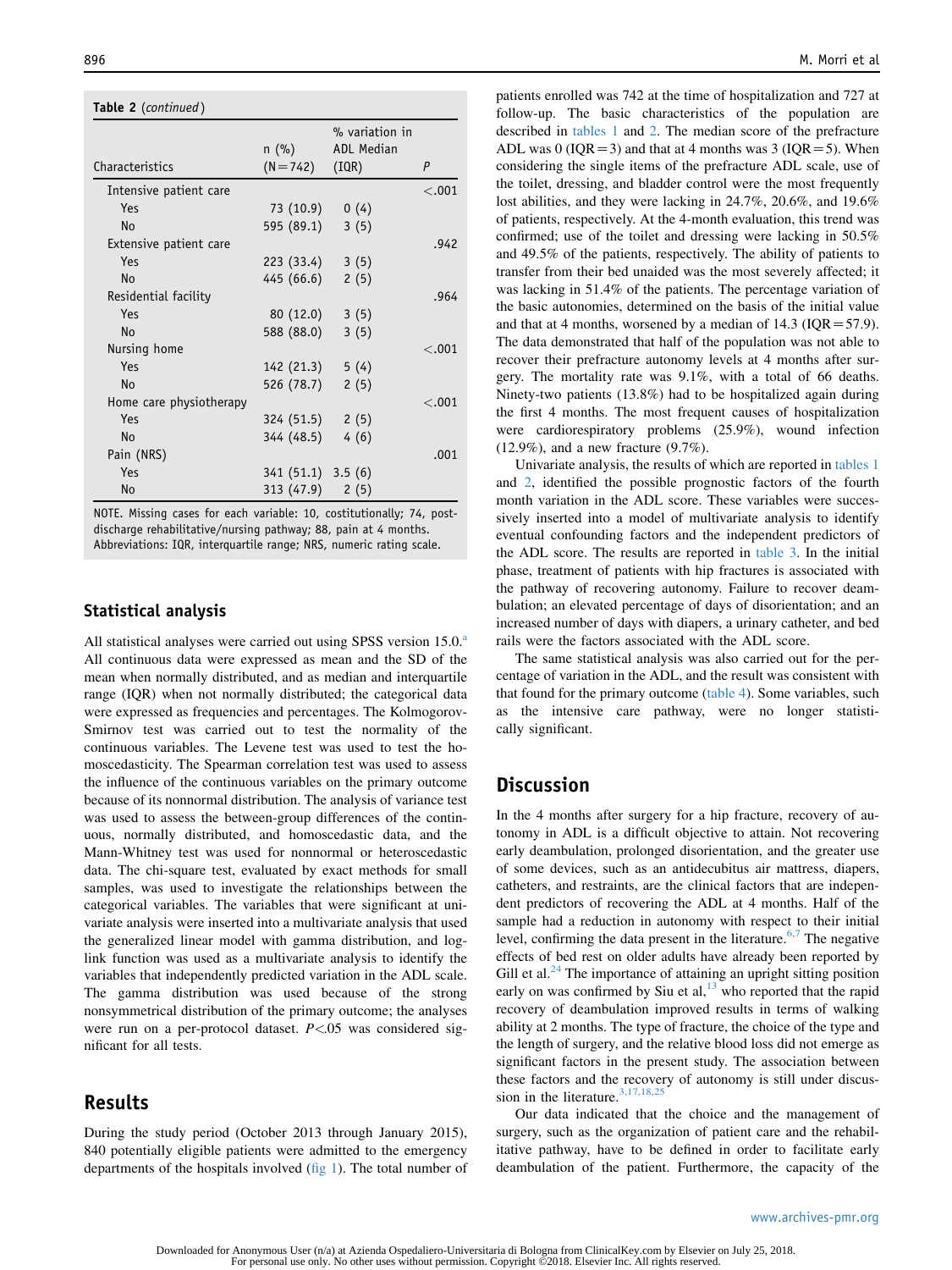<span id="page-4-0"></span>

Fig 1 Flow chart of enrollment process.

| loq-lınk functıon—ADL 4th month                             |   |                             |                     |        |
|-------------------------------------------------------------|---|-----------------------------|---------------------|--------|
|                                                             |   | Confidence of<br>Wald (95%) |                     |        |
| Variable                                                    | B |                             | Inferior Superior P |        |
| Antidecubitus mattress with<br>a motor                      |   | .211.050                    | .113                | < .001 |
| Age                                                         |   | .020.013                    | .027                | < .001 |
| Percentage of days of<br>disorientation                     |   | .002.000                    | .003                | .012   |
| No deambulation recovery                                    |   | .199.099                    | .299                | < .001 |
| Percentage of days with a diaper                            |   | .003.002                    | .005                | < .001 |
| Percentage of days with urinary<br>catheter                 |   | .002.000                    | .004                | .030   |
| Percentage of days with restraints .001 .000<br>(bed rails) |   |                             | .003                | .014   |
| ADL prefracture                                             |   | .087.065                    | .110                | < .001 |
| Comorbidity (Charlson score)                                |   | .044.13                     | .76                 | .005   |
| Not intensive patient care                                  |   | .199.040                    | .357                | .014   |

Table 3 Generalized linear model with gamma distribution and log-link function-ADL 4th month

patient to walk at the moment of discharge must be considered when planning postdischarge care. The data confirmed that the treatment of disorientation in older adults after surgery took priority in obtaining improvement of autonomy.[3,6,16](#page-5-0) Some patient care choices, such as the use of an antidecubitus air mattress, the management of fecal incontinence with a diaper, and the use of a urinary catheter and bed rails, negatively affect the patient's recovery of autonomy. In clinical practice, the use of an

Table 4 Generalized linear model with gamma distribution and log-link function-% variation in ADL 4th month

|                                                |   | Confidence of<br>Wald (95%) |                     |      |
|------------------------------------------------|---|-----------------------------|---------------------|------|
| Variable                                       | B |                             | Inferior Superior P |      |
| Antidecubitus mattress with a motor .244 .068  |   |                             | .421                | .007 |
| Age                                            |   | .016.006                    | .026                | .002 |
| Percentage of days of disorientation .005 .002 |   |                             | .008                | .001 |
| No deambulation recovery                       |   | .248.071                    | .424                | .006 |
| Percentage of days with a diaper               |   | .003.001                    | .005                | .002 |

#### [www.archives-pmr.org](http://www.archives-pmr.org)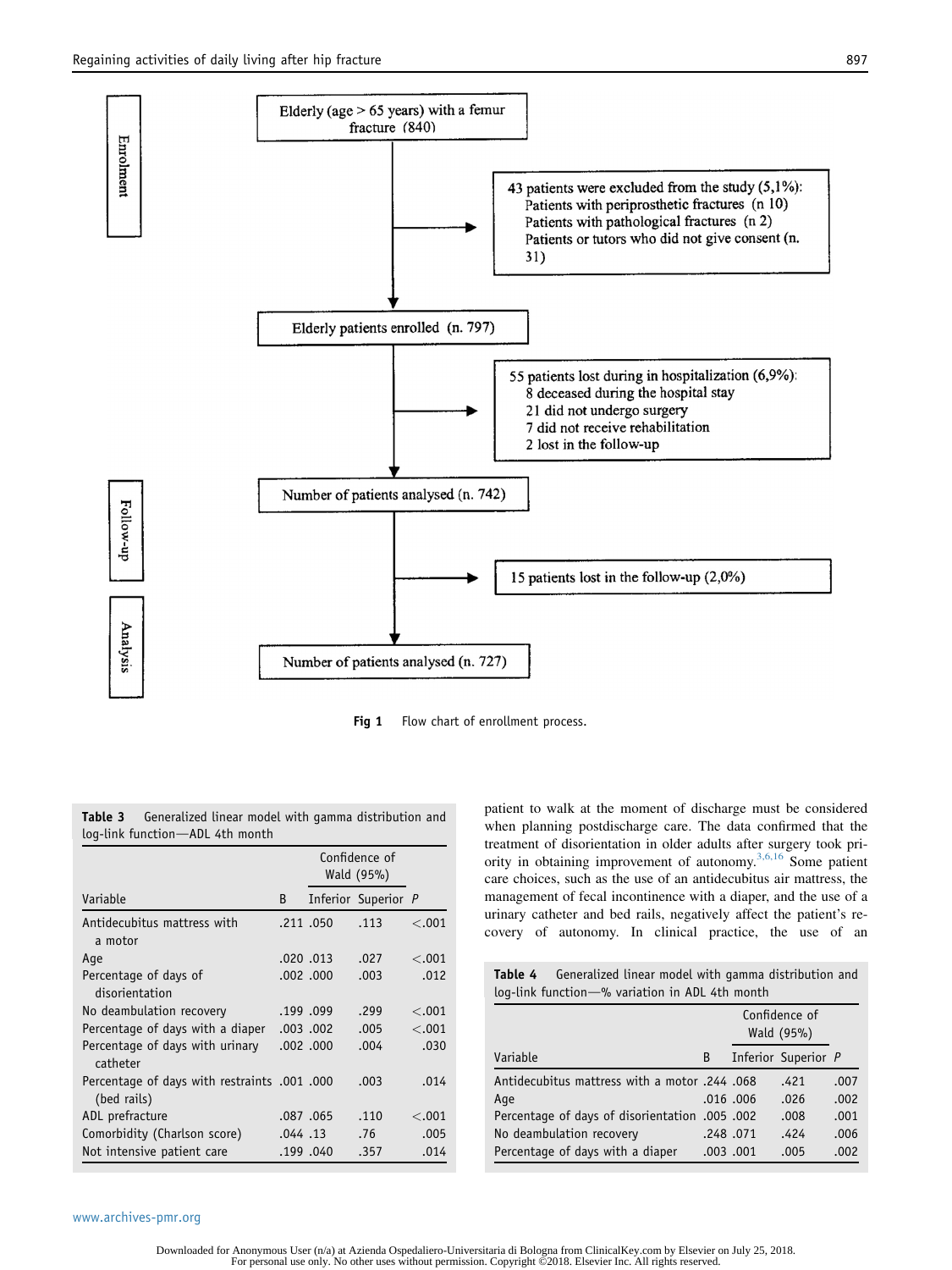<span id="page-5-0"></span>antidecubitus air mattress to reduce the risk of developing pressure ulcers<sup>[26](#page-6-0)</sup> impedes attaining an upright sitting position. This is because its elevated height makes it difficult to get out of and return to bed. In the immediate postoperative phase, being bedridden and disoriented make recovery of normal continence difficult. Both the excessive use of a diaper and a urinary catheter are elements that slow down the recovery of autonomy by the patient. The management of intestinal and bladder continence should be considered a pivotal objective.<sup>[27](#page-6-0)</sup>

The results of the present study demonstrated that only the opportunity of receiving intensive care was significantly associated with better recovery. Although Auais et  $al^{28}$  have reported the positive impact of rehabilitative treatment at home, Leigheb<sup>[9](#page-6-0)</sup> and Beaupre<sup>5</sup> and colleagues have confirmed that, to date, it has not been possible to identify the advantages of specific postdischarge patient care pathways. In the second multivariate analysis, when the percentage of variation in the ADL was considered, the intensive care pathway was no longer statistically significant. Additional studies are needed to define the selection criteria for assigning patients to the different rehabilitative pathways and for correlating the patient's level of autonomy at hospital discharge with that achieved during the follow-up period.

With respect to the characteristics of the individual patient, the elements linked to recovery are age, the Charlson score, and the prefracture ADL score, confirming what various authors have already reported. $3,18$  Multiple variables considered important in clinical practice or significant in other studies,  $3,14,17$  such as sex, where the patient came from, the orthogeriatric approach, the type of fracture, and the type and rapidity of surgery, have not been found to be predictors of the recovery of ADL autonomy. In the study by Beaupre et al, $^{29}$  $^{29}$  $^{29}$  the authors pointed out how coming from a nursing home was closely linked to a very compromised prefracture ability level.

Recent guidelines recommend surgical treatment within 24 hours after the fracture. The authors who support this theory report the positive impact on the reduction of mortality, hospital stay, and postoperative complications.<sup>[30-32](#page-6-0)</sup> Our data, with a median waiting time of 47 hours, supported the hypothesis according to which a delay in surgery did not compromise the final result, as has also been reported by Moran<sup>[32](#page-6-0)</sup> and Oros $z^{33}$  $z^{33}$  $z^{33}$  and colleagues.

Many authors hold that a multidisciplinary approach in an orthogeriatric context may improve patient's recovery of autonomy. $8,10-12$  Data do not confirm this hypothesis. Although a multiprofessional geriatric approach results in a reduction in mortality and an increase in the percentage of patients returning home in the first 12 months, it does not translate into an increase in autonomy.<sup>[10](#page-6-0)</sup> Instead, according to Saltvedt et al,  $34$  orthogeriatric departments are useful in helping patients recover autonomy, but this contribution is linked to the clinical aspects managed, including disorientation, constipation, and early mobilization.

The multivariate analysis that was carried out which considered the percentage of variation in the ADL confirmed the data presented. The use of an outcome that takes into consideration the prefracture ADL score permits better highlighting the clinical factors that are independent predictors of the recovery/loss of ADL autonomy.

#### Study limitations

This study has several limitations. First, not all the variables considered were measured using validated measurements; disorientation and physical constitution were based on the clinical judgment of the health staff. Second, the variables linked to the postdischarge pathway were collected only from information reported by the patient or the caregiver. Finally, when patients were initially admitted to the emergency department, it was not possible to appropriately evaluate their prefracture cognitive state; for this reason, this variable was not measured. The strengths of our approach included the size of the sample and access to a wide variety of clinical characteristics affecting care.

# Conclusions

In the initial phase, treatment of patients with hip fractures is associated with the pathway of recovering autonomy. Recovering deambulation, the prevention and treatment of disorientation, and the management of incontinence are the independent predictive factors that can be addressed in clinical practice.

# Supplier

a. SPSS version 15.0; SPSS, Inc.

## Keywords

Activities of daily living; Hip fractures; Nursing care; Progressive patient care; Rehabilitation

# Corresponding author

Mattia Morri, PT, Istituto Ortopedico Rizzoli, Via Pupilli 1, 40136 Bologna, IT. E-mail address: [mattia.morri@ior.it](mailto:mattia.morri@ior.it).

# References

- 1. [Fischer S, Kapinos KA, Mulcahy A, Pinto L, Hayden O, Barron R.](http://refhub.elsevier.com/S0003-9993(18)30095-9/sref1) [Estimating the long-term functional burden of osteoporosis-related](http://refhub.elsevier.com/S0003-9993(18)30095-9/sref1) [fractures. Osteoporos Int 2017;28:2843-51](http://refhub.elsevier.com/S0003-9993(18)30095-9/sref1).
- 2. [Griffin XL, Parsons N, Achten J, Fernandez M, Costa ML. Recovery](http://refhub.elsevier.com/S0003-9993(18)30095-9/sref2) [of health-related quality of life in a United Kingdom hip fracture](http://refhub.elsevier.com/S0003-9993(18)30095-9/sref2) [population. The Warwick Hip Trauma Evaluation](http://refhub.elsevier.com/S0003-9993(18)30095-9/sref2)-[a prospective](http://refhub.elsevier.com/S0003-9993(18)30095-9/sref2) [cohort study. Bone Joint J 2015;97-B:372-82.](http://refhub.elsevier.com/S0003-9993(18)30095-9/sref2)
- 3. [Kim SM, Moon YW, Lim SJ, et al. Prediction of survival, second](http://refhub.elsevier.com/S0003-9993(18)30095-9/sref3) [fracture, and functional recovery following the first hip fracture sur](http://refhub.elsevier.com/S0003-9993(18)30095-9/sref3)[gery in elderly patients. Bone 2012;50:1343-50.](http://refhub.elsevier.com/S0003-9993(18)30095-9/sref3)
- 4. [Stenvall M, Olofsson B, Nyberg L, et al. Improved performance in](http://refhub.elsevier.com/S0003-9993(18)30095-9/sref4) [activities of daily living and mobility after a multidisciplinary post](http://refhub.elsevier.com/S0003-9993(18)30095-9/sref4)[operative rehabilitation in older people with femoral neck fracture: a](http://refhub.elsevier.com/S0003-9993(18)30095-9/sref4) [randomized controlled trial with 1-year follow-up. J Rehabil Med](http://refhub.elsevier.com/S0003-9993(18)30095-9/sref4) [2007;39:232-8](http://refhub.elsevier.com/S0003-9993(18)30095-9/sref4).
- 5. [Beaupre LA, Cinats JG, Senthilselvan A, et al. Does standardized reha](http://refhub.elsevier.com/S0003-9993(18)30095-9/sref5)[bilitation and discharge planning improve functional recovery in elderly](http://refhub.elsevier.com/S0003-9993(18)30095-9/sref5) [patients with hip fracture? Arch Phys Med Rehabil 2005;86:2231-9](http://refhub.elsevier.com/S0003-9993(18)30095-9/sref5).
- 6. [Vochteloo AJ, Moerman S, Tuinebreijer WE, et al. More than half of](http://refhub.elsevier.com/S0003-9993(18)30095-9/sref6) [hip fracture patients do not regain mobility in the first postoperative](http://refhub.elsevier.com/S0003-9993(18)30095-9/sref6) [year. Geriatr Gerontol Int 2013;13:334-41](http://refhub.elsevier.com/S0003-9993(18)30095-9/sref6).
- 7. [Mak JC, Cameron ID, March LM. National Health and Medical](http://refhub.elsevier.com/S0003-9993(18)30095-9/sref7) [Research Council. Evidence-based guidelines for the management of](http://refhub.elsevier.com/S0003-9993(18)30095-9/sref7) [hip fractures in older persons: an update. Med J Aust 2010;192:37-41.](http://refhub.elsevier.com/S0003-9993(18)30095-9/sref7)